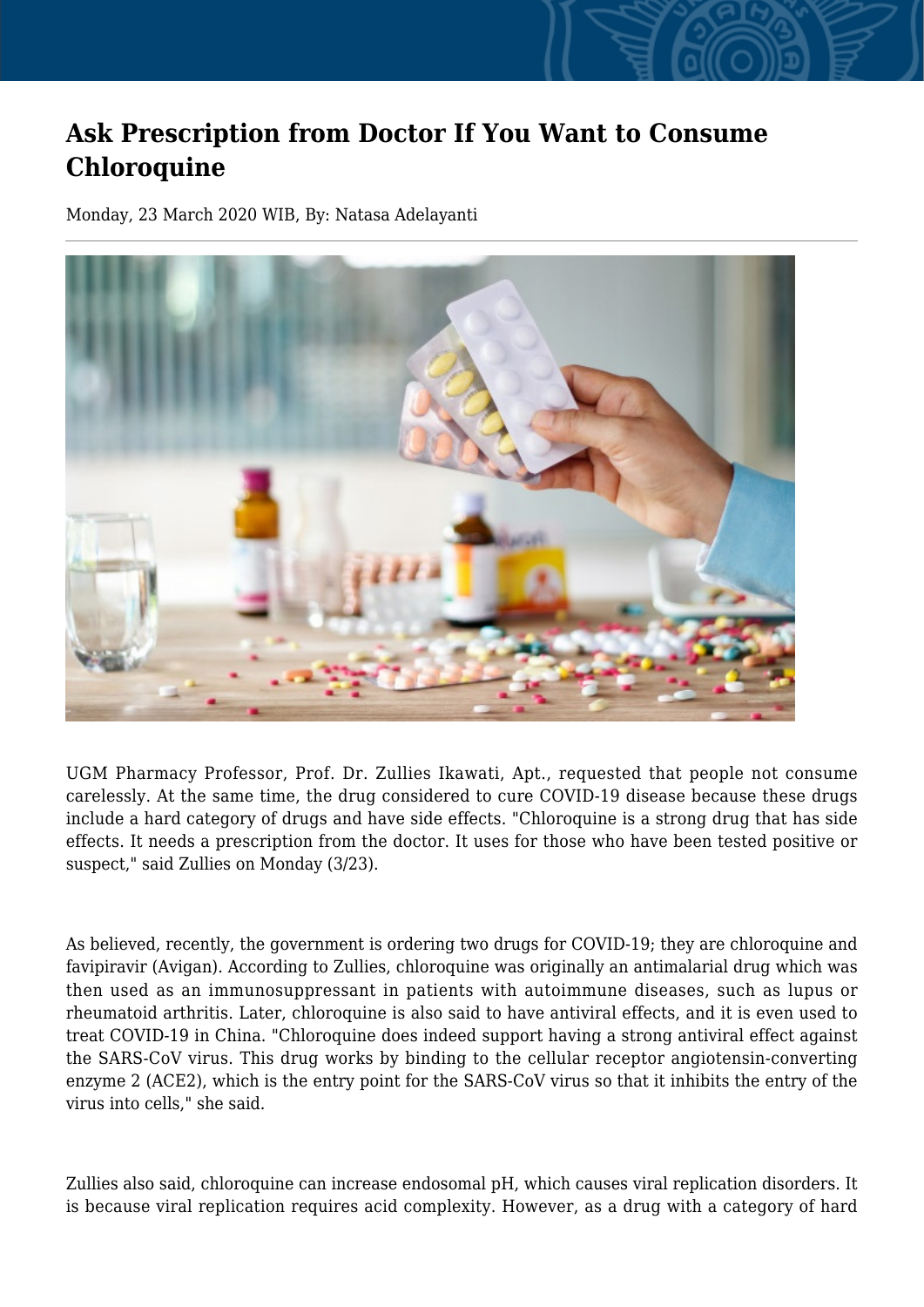drugs needs prescription from doctor and it used for those who are positive or suspect. "If you consume these drugs without prescription, it may affect the changes in vision and change abnormalities in the heart," she said.

She asked that the public also not hoard the two kinds of drugs. Hopefully, she recommends maintaining health by increasing the immune system to improve endurance at home. "Wash your hands frequently, avoid crowds, keep your distance, and don't stress. Stay alert, but don't panic," she said.

Regarding the efficacy of consuming red ginger to prevent COVID-19, according to her, it is still unsure because it still needs further research, "Whether or not effective, it can not yet be proven because the disease has just been going on. Precisely for red ginger, it is still under research. So, to be effective or not, you have to try it first," she said.

To prevent Coronavirus, she recommends eating nutritious foods and doing regular exercise. "We recommend that you are better at doing sports at home can be done with exercise or light exercise at least 30 minutes a day," she explained.

Related to the existence of patients who can recover from Corona, but not a few who died after being tested positive for Coronavirus, according to her, this is more common in patients who are elderly and have comorbidities such as heart disease, hypertension, diabetes. "Maybe that condition is exacerbating the infection," she said.

While corona patients who survived and recovered, she assessed the patient to get therapy at the right time and have a better immune system so that it is faster to eliminate the virus.

Author: Gusti Grehenson Translator: Natasa A

## **Related News**

- [BPOM Approves Avivavir for Coronavirus Treatment](http://ugm.ac.id/www.ugm.ac.id//en/news/11969-s-obat-pharmacist-s-friend-apps-for-medical-prescription)
- [Namibian Expert Speaks about Rice at UGM](http://ugm.ac.id/www.ugm.ac.id//en/news/21292-ivermectin-for-covid-19-treatment-expert-says-further-studies-needed)